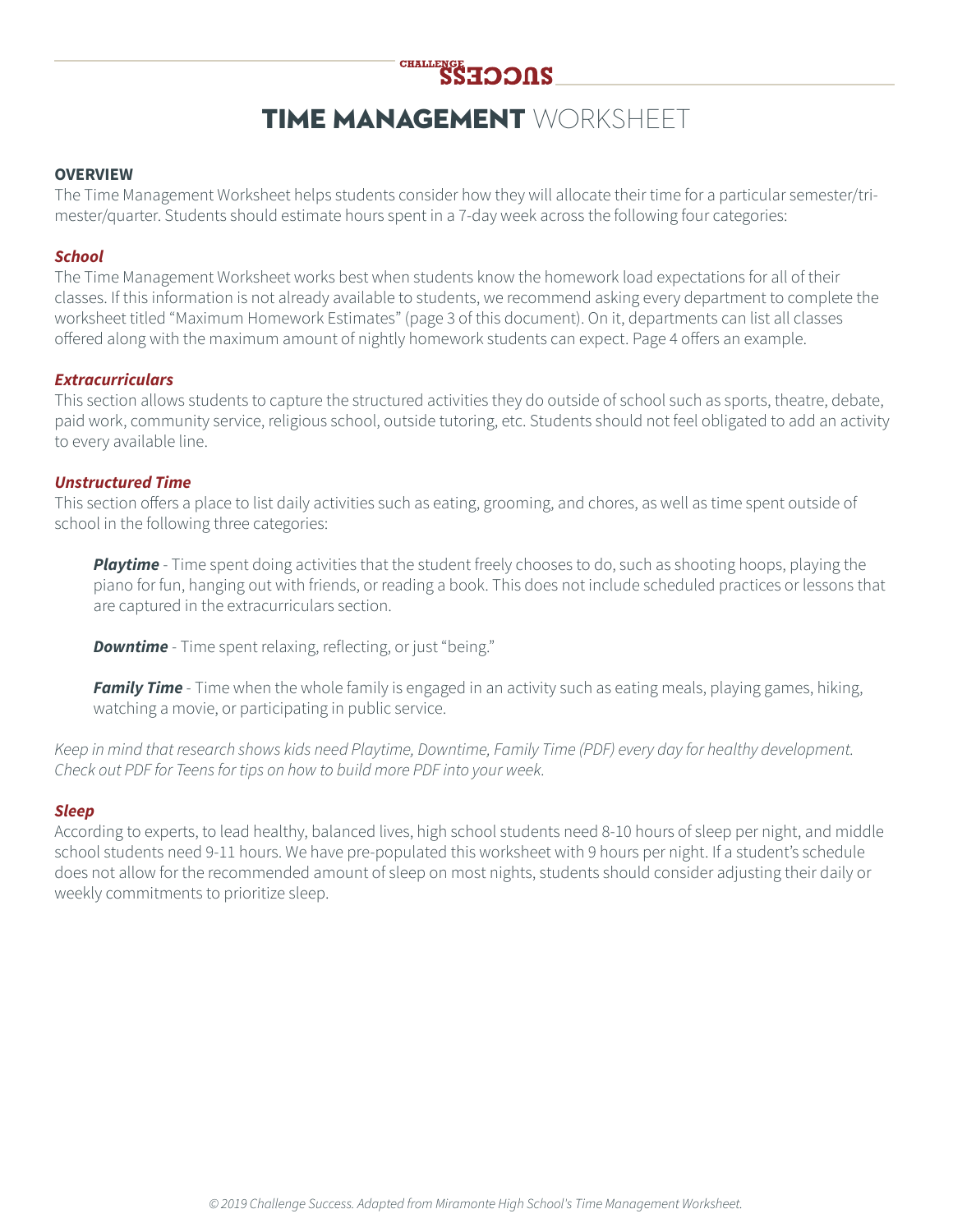

# TIME MANAGEMENT WORKSHEET

*Estimate the time you spend engaged in these activities during a typical 7-day week* 



## **SCHOOL**

### TOTAL WEEKLY HOURS:

| In class time (e.g., 5 days $x$ 7 hours = 35 hours) |  |
|-----------------------------------------------------|--|
| Homework: Subject 1*                                |  |
| Homework: Subject 2                                 |  |
| Homework: Subject 3                                 |  |
| Homework: Subject 4                                 |  |
| Homework: Subject 5                                 |  |
| Homework: Subject 6                                 |  |
| Homework: Subject 7                                 |  |



# EXTRACURRICULARS

## TOTAL WEEKLY HOURS:

| Paid job                                      |  |
|-----------------------------------------------|--|
| <b>Community Service</b>                      |  |
| Sports                                        |  |
| Visual & Performing Art                       |  |
| Non-school assigned homework (e.g., SAT prep) |  |
|                                               |  |



# UNSTRUCTURED TIME

### TOTAL WEEKLY HOURS:

| Playtime, Downtime, Family Time                      |  |
|------------------------------------------------------|--|
| Necessities (e.g., grooming, eating, transportation) |  |
| Chores                                               |  |
|                                                      |  |

### SLEEP Weekday sleep (8-10 hrs/night, says American Academy of Pediatrics) Weekend sleep TOTAL WEEKLY HOURS:  $\frac{63}{3}$ 45 hrs 18 hrs

|              |                        |                         | $\frac{1}{63}$ |                          |
|--------------|------------------------|-------------------------|----------------|--------------------------|
| School Total | Extracurriculars Total | Unstructured Time Total | Sleep Total    | <b>Your Weekly Total</b> |

*\* Ask your teachers to estimate the maximum nightly homework*

*\*\* 1 week = 168 hours*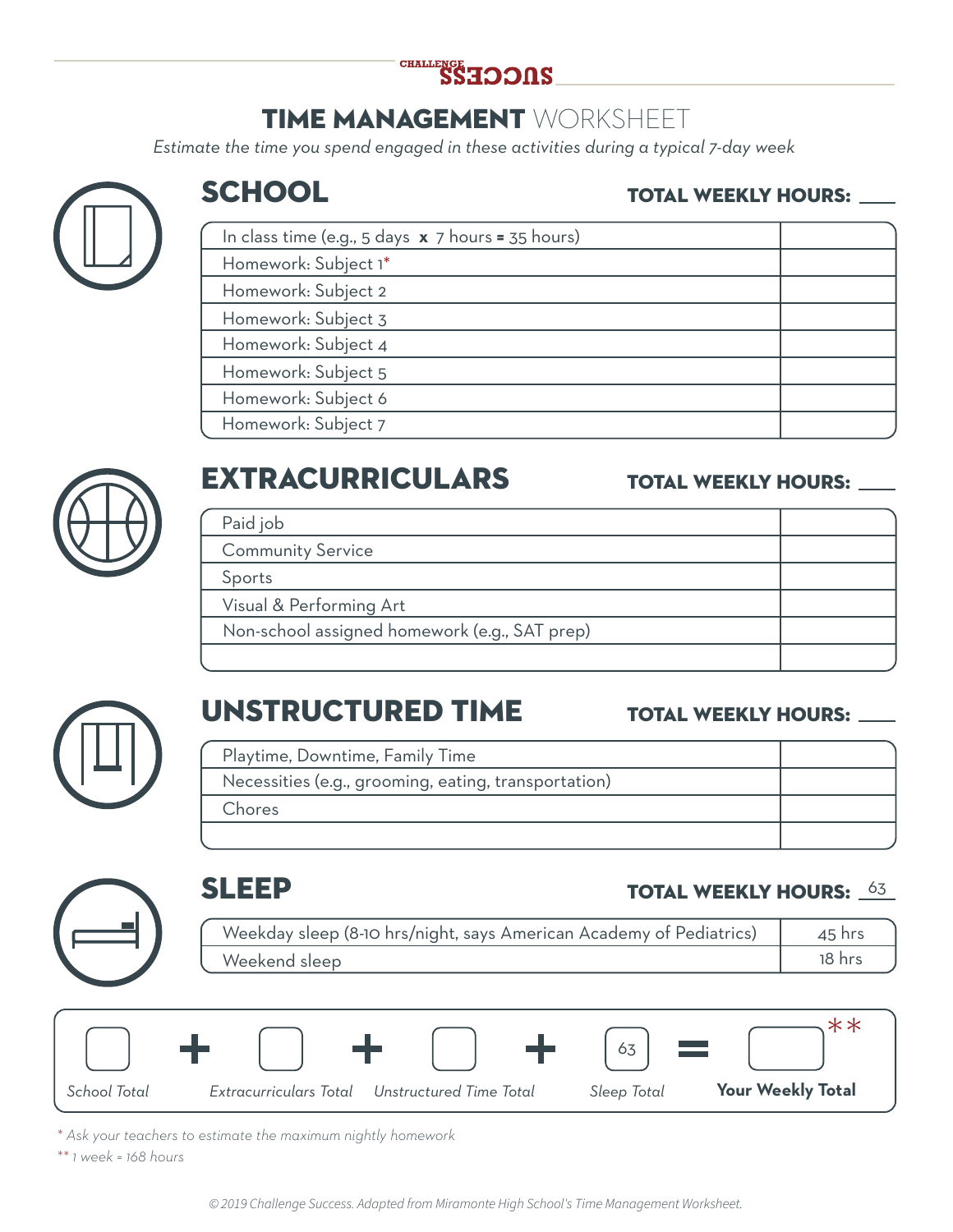

## MAXIMUM HOMEWORK ESTIMATES

*As a department, complete this worksheet to determine the maximum nightly homework load for each class offered.*

## DEPARTMENT:

| $\begin{array}{c} \text{Course} \\ \text{title} \end{array}$ | Maximum hours<br>per night | Nights<br>per week |
|--------------------------------------------------------------|----------------------------|--------------------|
|                                                              |                            |                    |
|                                                              |                            |                    |
|                                                              |                            |                    |
|                                                              |                            |                    |
|                                                              |                            |                    |
|                                                              |                            |                    |
|                                                              |                            |                    |
|                                                              |                            |                    |
|                                                              |                            |                    |
|                                                              |                            |                    |
|                                                              |                            |                    |
|                                                              |                            |                    |
|                                                              |                            |                    |
|                                                              |                            |                    |
|                                                              |                            |                    |
|                                                              |                            |                    |
|                                                              |                            |                    |
|                                                              |                            |                    |
|                                                              |                            |                    |
|                                                              |                            |                    |
|                                                              |                            |                    |
|                                                              |                            |                    |
|                                                              |                            |                    |
|                                                              |                            |                    |
|                                                              |                            |                    |